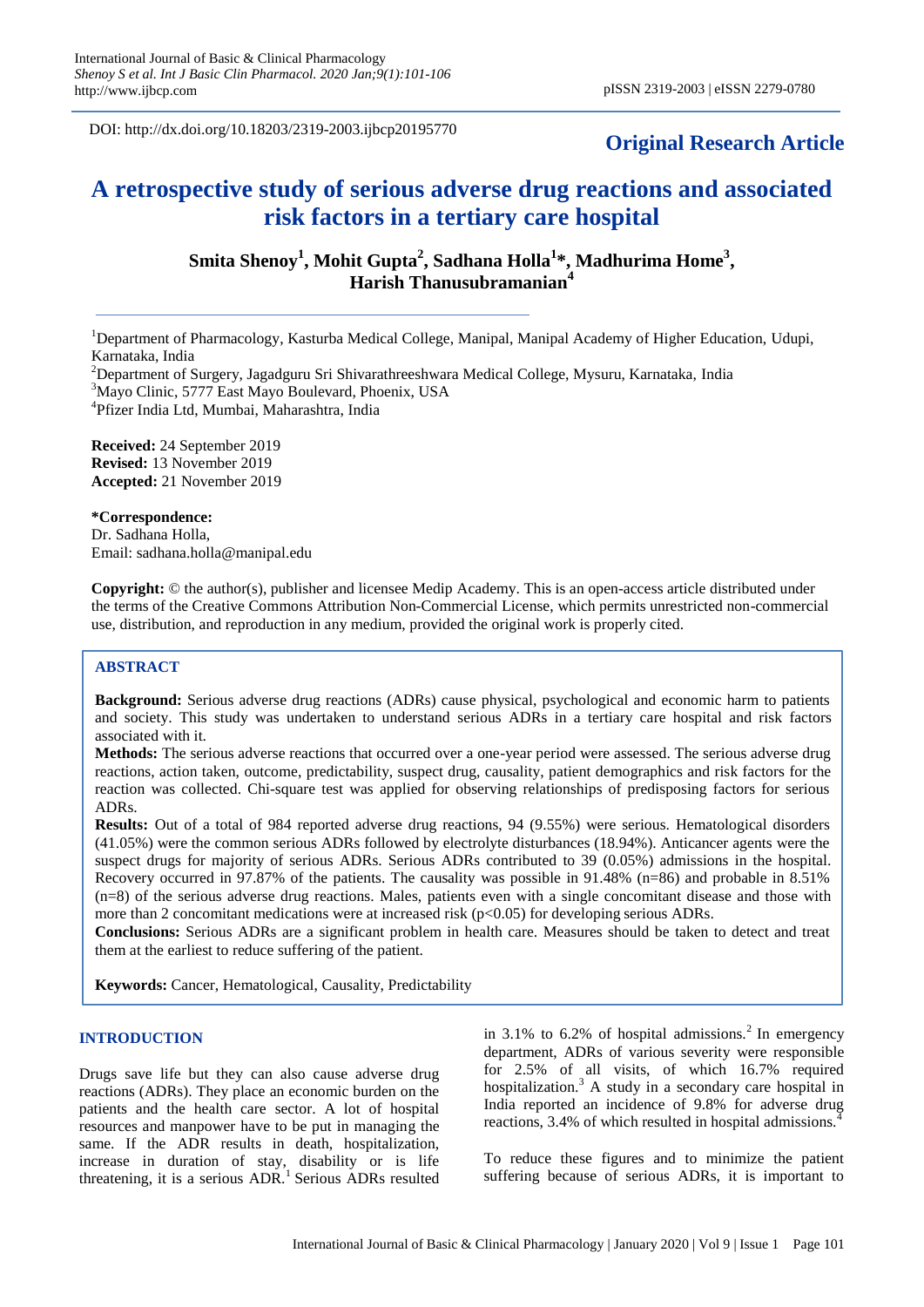recognize them early, establish the causal relationship with drug, identify risk factors and implement measures to treat and prevent the adverse reactions. Hence, the serious ADRs in the hospital were studied along with risk factors associated with it. The objective was to identify the suspect drug, causality, action taken, outcome, predictability, and hospital admissions due to the reactions.

#### **METHODS**

The study was carried out following approval by the Institutional Ethics Committee. The one year data was collected from Medical records section of Kasturba hospital, Manipal and Department of Pharmacology which monitors adverse drug reactions. This was a retrospective study. The study period was January 2014 to December 2014. The demographic data that includes age, sex, date of diagnosis of disease, serious adverse drug reaction, action taken and outcome of reaction any suspect drug details, any other concomitant medication being taken, any coexisting disease, number of serious ADRs calculated for the specified period was collected.

Anatomical therapeutic and chemical (ATC) classification system was used for drug categories.<sup>5</sup> Causality of the adverse reaction was assessed using WHO-UMC system for standardized case causality assessment.<sup>6</sup>

The total number of hospital admissions due to serious ADRs was calculated after obtaining total number of admissions for the year. Predictability was based on Rawlins and Thompson system.<sup>7</sup> Risk factors, if any, for the serious adverse reactions were identified.

#### *Statistical analysis*

Mean and standard deviation (mean±SD) was used for variables with normal distribution while those without normal distribution were summarized using the median,

the lower (Q1) quartile, and upper (Q3) quartile. Chisquare test was applied for observing relationships of predisposing factors for serious ADRs.

#### **RESULTS**

Overall, 984 adverse drug reactions were reported. Serious ADRs were 94 (9.55%). The median duration (days) of disease for which suspect drug was prescribed was 150 (60,170).

#### *Gender and age*

About 48.94% (n=46) were males and 51.06% (n=48) were females. The age (mean±SD) of patients with serious ADRs was 48.63±15.59 years. The age (mean±SD) of males and females who developed serious ADRs was 47.68±16.56 years and 49.56±14.70 years, respectively.

#### *Criteria for serious adverse drug reactions*

About 41.49%  $(n=39)$  of the serious ADRs  $(n=94)$ resulted in hospitalization, 41.49% (n=39) in prolonged hospitalization, 17.02% (n=16) were life threatening.

### *Hospital admissions*

The total number of hospital admissions was 75,219. Of this, 39 admissions (0.05%) were due to serious adverse drug reactions. The median duration of hospital stay due to serious adverse drug reaction (in days) was 7 (4, 11).

#### *Suspect drugs and serious adverse drug reactions observed*

Hematological disorders (41.05%) were the common serious ADRs followed by electrolyte disturbances (18.94%). Anticancer drugs constituted the majority of serious adverse drug reactions (Table 1).

| <b>Serious adverse drug reactions</b> | <b>Number</b> | <b>Suspect drug (no. of reactions)</b>                                                                                                |  |
|---------------------------------------|---------------|---------------------------------------------------------------------------------------------------------------------------------------|--|
| Haematological disorders (n=39)       |               |                                                                                                                                       |  |
| Leucopenia                            | 15            | Cyclophosphamide (7), cisplatin (4), docetaxel (1) carboplatin<br>$(1)$ , mycophenolate mofetil $(1)$ , tacrolimus $(1)$              |  |
| Febrile neutropenia                   | 12            | Cyclophosphamide (4), doxorubicin (2), paclitaxel (2), docetaxel<br>$(1)$ , cisplatin $(1)$ , vinblastine $(1)$<br>5-fluorouracil (1) |  |
| Thrombocytopenia                      | 07            | Carboplatin (2), cisplatin (2), cyclophosphamide (1)<br>melphalan (1), lenalidomide (1)                                               |  |
| Anaemia                               | 03            | zidovudine                                                                                                                            |  |
| Bone marrow suppression               | 02            | Azathioprine, cyclophosphamide                                                                                                        |  |
| Electrolyte abnormalities (n=18)      |               |                                                                                                                                       |  |
| Hyponatraemia                         | 11            | Furosemide (5), torsemide (3), hydrochlorothiazide (3)                                                                                |  |
| Hypokalaemia                          | 0.5           | Budesonide $(2)$ , cisplatin $(1)$ , furosemide $(1)$ , prednisolone $(1)$                                                            |  |
| Hyperkalaemia                         | 02            | Enalapril, potassium chloride                                                                                                         |  |

#### **Table 1: Suspect drugs and serious ADRs.**

Continued.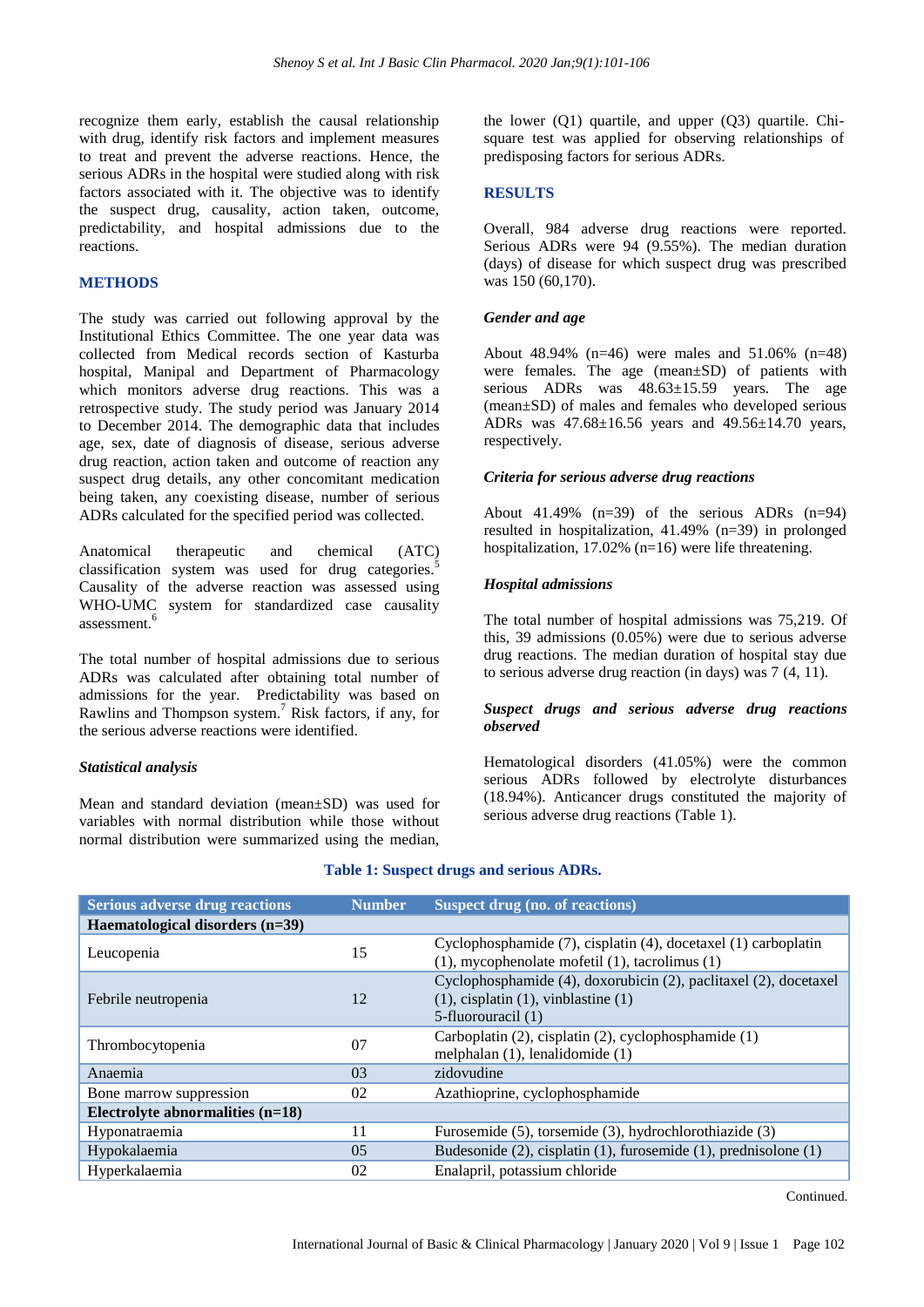| <b>Serious adverse drug reactions</b> | <b>Number</b> | <b>Suspect drug (no. of reactions)</b>                                                                |
|---------------------------------------|---------------|-------------------------------------------------------------------------------------------------------|
| Hypersensitivity reactions $(n=13)$   |               |                                                                                                       |
| Stevens - Johnson syndrome            | 08            | Methotrexate, aceclofenac, diclofenac, nimesulide, cefexime,<br>nevirapine, phenobarbitone, phenytoin |
| *DRESS syndrome                       | 02            | Dapsone, phenytoin                                                                                    |
| Anaphylactic shock                    | 1             | Ceftriaxone                                                                                           |
| Anaphlylactoid reaction               | 1             | Human albumin                                                                                         |
| Erythema multiforme                   | 1             | Phenytoin                                                                                             |
| Liver abnormalities $(n=10)$          |               |                                                                                                       |
| Hepatitis                             | 10            | Chlorpromazine (1), pyrazinamide (8), zidovudine (1)                                                  |
| Renal abnormalities (n=04)            |               |                                                                                                       |
| Renal failure                         | 02            | Ibuprofen, tenofovir                                                                                  |
| Nephritis                             | 01            | Amikacin                                                                                              |
| Nephropathy                           | 01            | Diclofenac                                                                                            |
| Others $(n=10)$                       |               |                                                                                                       |
| Seizures                              | 02            | Chlorpromazine, clozapine                                                                             |
| Hypoglycaemia                         | 01            | Glimepiride                                                                                           |
| Glaucoma                              | 01            | Methylprednisolone                                                                                    |
| Pancreatitis                          | 01            | Stavudine                                                                                             |
| Pleural effusion                      | 01            | Dasatinib                                                                                             |
| Hypotension                           | 01            | Indapamide                                                                                            |
| Rhabdomylosis                         | 01            | Atorvastatin                                                                                          |
| Venous thrombosis                     | 01            | Ethinyl estradiol                                                                                     |
| Diarrhoea                             | 01            | Capacitabine                                                                                          |

\*Drug Rash with Eosinophilia and Systemic Symptoms.

#### *ATC classification of suspect drugs*

The suspect drugs were classified as per ATC classification. Antineoplastic and immunomodulating agents were the major class (Table 2).

#### **Table 2: ATC classification of suspect drugs.**

| L=Antineoplastic and immunomodulating<br>agents                         | 16             |
|-------------------------------------------------------------------------|----------------|
| J=Antiinfectives for systemic use                                       | 09             |
| C=Cardiovascular system                                                 | 06             |
| N=Nervous system                                                        | 08             |
| H=Systemic hormonal preparations,<br>excluding sex hormones and insulin | 0 <sup>3</sup> |
| G=Genitourinary system and sex hormones                                 | 0 <sup>1</sup> |
| <b>A=Alimentary tract and metabolism</b>                                | 01             |
| <b>B=Blood and blood forming organs</b>                                 | 01             |
| <b>V=Various</b>                                                        | $^{01}$        |

#### *Action taken for the serious adverse drug reactions*

Suspect drug was either stopped or continued with/ without specific treatment for almost equal number of ADRs (Table 3).

#### *Outcome of the serious adverse drug reactions*

Recovery was seen in (97.87%) of the patients while others were recovering when data was recorded.

#### **Table 3: Action taken for adverse drug reactions**.

| <b>Action taken</b>                                        | <b>Number of</b><br>$\overline{\text{ADRs}(\%)}$ |
|------------------------------------------------------------|--------------------------------------------------|
| Drug not stopped but specific<br>treatment given           | 35 (37.23)                                       |
| Drug stopped and specific treatment<br>given               | 30 (31.91)                                       |
| Drug stopped but no specific<br>treatment given            | 18 (19.14)                                       |
| No action - drug continued, no<br>specific treatment given | 08 (8.51)                                        |
| Dose of drug reduced and specific<br>treatment given       | 02(2.13)                                         |
| Dose of drug reduced, no specific<br>treatment given       | 01 (1.06)                                        |

#### *Causality of serious adverse drug reactions*

This was assessed using WHO causality assessment scale. The causality was possible in 91.48% (n=86) and probable in  $8.51\%$  (n=8).

### *Predictability of serious ADRs*

Of the 94 serious ADRs, 81 (88.42%) were predictable and 13 (11.57%) were non-predictable.

#### *Coexisting disease and concomitant medications*

Patients were receiving more than one medication either for the primary disease or coexisting disease. The primary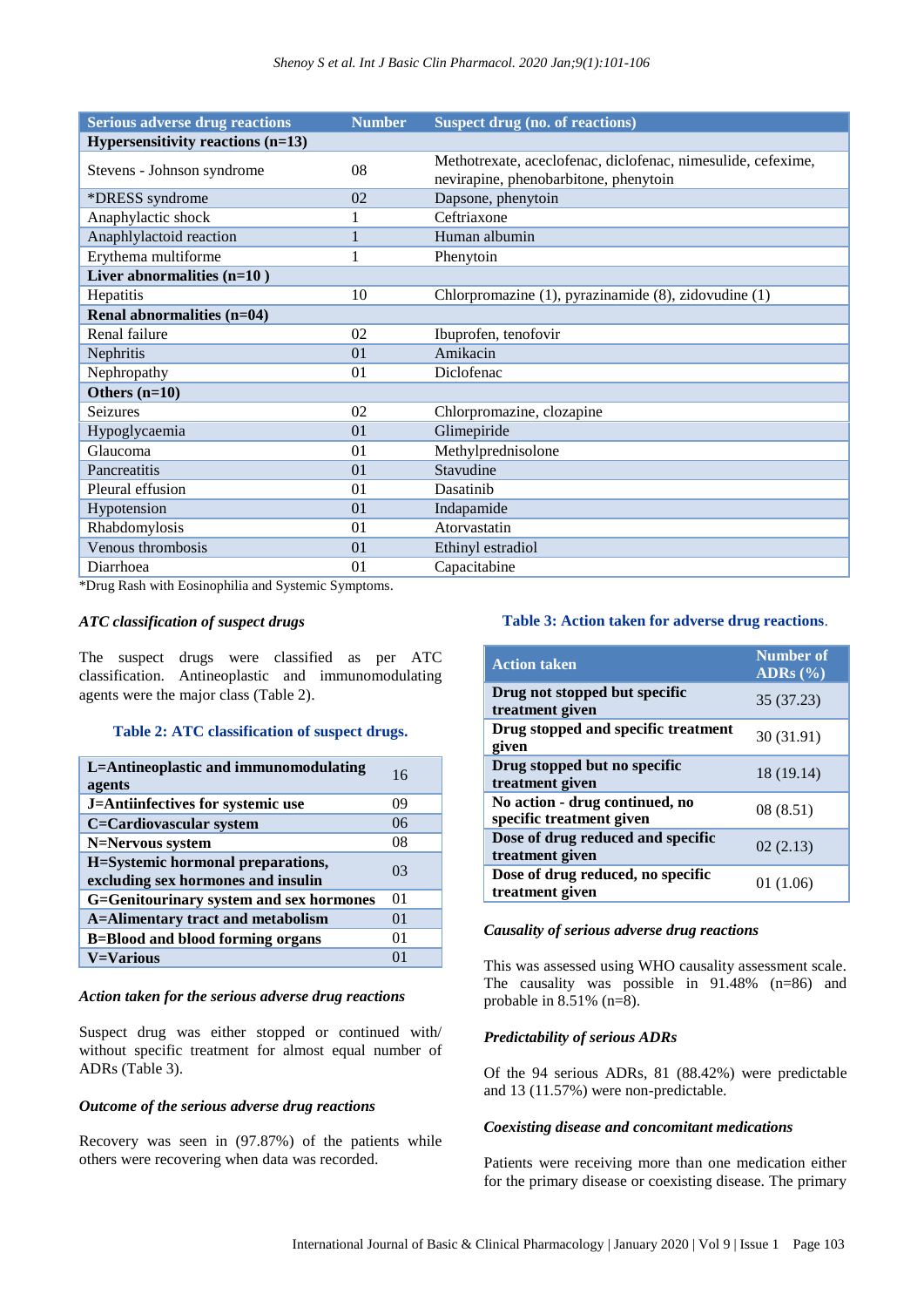disease which required more than one drug were cancer, bronchial asthma, tuberculosis, AIDS, leprosy, hypertension, congestive cardiac failure and road traffic accident. The coexisting diseases were hypertension, ischemic heart disease, diabetes mellitus, bronchial asthma, HIV and epilepsy. Concomitant medications were anticancer drugs (gemcitabine, rituximab, cisplatin, vincristine, etoposide), antimicrobials, steroids, analgesics, antidiabetic agents, antiasthma drugs and drugs for cardiovascular disorders.

#### *Suspect drug and indication*

The indications for the suspect drugs ranged from cancer, cardiovascular diseases, respiratory disorders, renal diseases, electrolyte imbalance, infections, pain relief, metabolic disorders, psychiatric illness, joint diseases, fever, hypoalbuminemia, seizures, irregular menstrual cycles etc. The route of administration varied from oral, intravenous, intramuscular and inhalation. The doses of drugs were as per treatment guidelines.

#### *Risk factors for serious adverse drug reactions*

Chi square test was used. Patients with serious ADRs were compared with those who were on the suspect drugs but had either no ADRs or nonserious ADRs. Males, patients even with a single concomitant disease and those with more than 2 concomitant medications were at increased risk  $(p<0.05)$  for developing serious ADRs (Table 4).

# **Table 4: Risk factors for serious adverse drug reactions.**

| <b>Variable</b>                          | Odds ratio (95% CI) | P value |  |  |
|------------------------------------------|---------------------|---------|--|--|
| Gender                                   |                     |         |  |  |
| Male                                     | (reference)         |         |  |  |
| Female                                   | $0.63(0.40-0.98)$   | 0.042   |  |  |
| No of concomitant diseases               |                     |         |  |  |
| 1                                        | (reference)         |         |  |  |
| >1                                       | $0.08(0.04-0.13)$   | 0.000   |  |  |
| <b>Number of concomitant medications</b> |                     |         |  |  |
| $\leq$ 2                                 | (reference)         |         |  |  |
| $\overline{>2}$                          | $2.09(1.16-3.70)$   | 0.013   |  |  |

## **DISCUSSION**

Our study assessed serious ADRs occurring in a tertiary care hospital in one year. Serious ADRs constituted 9.55% of total ADRs that occurred during this period. This is higher than 5.42% of serious ADRs reported in another study.<sup>8</sup> This could be due to the fact that our study was for one-year duration and recorded serious ADRs across all departments unlike other studies which were conducted for short duration or in a particular department.<sup>9</sup> Studies conducted in India have put the number of hospital admissions due to ADRs at 0.12% to

 $0.7\%$  of all hospital admissions.<sup>10,11</sup> The numbers reported are lower compared to the west- 3.2-6.5% in the USA - on account of poor reporting of ADRs in India.<sup>12</sup> Hospital admissions was lower (0.05%) in our study as compared to another study in India which had 0.7% ADR related admissions.<sup>11</sup> In another study, 73% of ADRs caused an increase in duration of stay in the hospital which is more than 41.49% in our study.<sup>1</sup>

Rawlins and Thompson described adverse effects as type A and type  $B<sup>7</sup>$  A majority of serious ADRs in this study were type A (predictable) as they are documented in literature and dose dependent. The remaining reactions were type B as they cannot be predicted. They were the hypersensitivity reactions which can be immediate type, type II or type III reactions.

Adverse reaction can occur with any class of drugs and can affect any system. In our study, anticancer drugs were the most common suspect drug. The immediate common effect of most of the anticancer drugs is nausea and vomiting due to gastric irritation and stimulation of chemoreceptor trigger zone. Some of the ADRs due to anticancer drugs results from their pharmacological action, which affects not only cancer cells but also the normal cells. $14$ 

Antimicrobials are used commonly for treatment and prophylaxis of infections. They have different mechanism of action and adverse effects. Most of the patients admitted in hospitals receive antimicrobials which results in 20-50% of drug related cost. About 70% of patients in intensive care are prescribed antimicrobials either as empiric or definitive treatment. The cost of treatment due to antibiotic use includes cost of the antimicrobial and ADRs to it.<sup>15</sup> Diuretic use is frequently associated with side effects like electrolyte disturbances, hypotension, etc which can result in hospitalization. The patients should be monitored to detect and treat the ADR at the earliest.<sup>16</sup>

Age, alcohol, gender, race, pregnancy, renal impairment, hepatic dysfunction, coexisting disease, concomitant mediations, genetics, etc. also contribute to development of ADRs.<sup>17</sup> Advancing age increases co-morbidities, polypharmacy, alters pharmacokinetics and pharmacodynamics.<sup>17</sup> In elderly patients, comorbidities results in use of more than one medication. Also, the change in pharmacokinetics and pharmacodynamics could increase the risk of ADRs. Studies have shown that polypharmacy increases risk for ADRs and drug interactions.18,19 In our study, gender was a risk factor as females were more prone to serious ADRs. This could be due to physiological, pharmacological, and hormonal factors.<sup>20</sup> All these factors should be kept in mind while prescribing so as to minimize adverse effects wherever possible.<sup>17</sup>

For a majority of reactions, the suspect drug was withdrawn with or without specific treatment in our study. In almost an equal number of serious ADRs, the suspect drug was continued which indicates that the benefit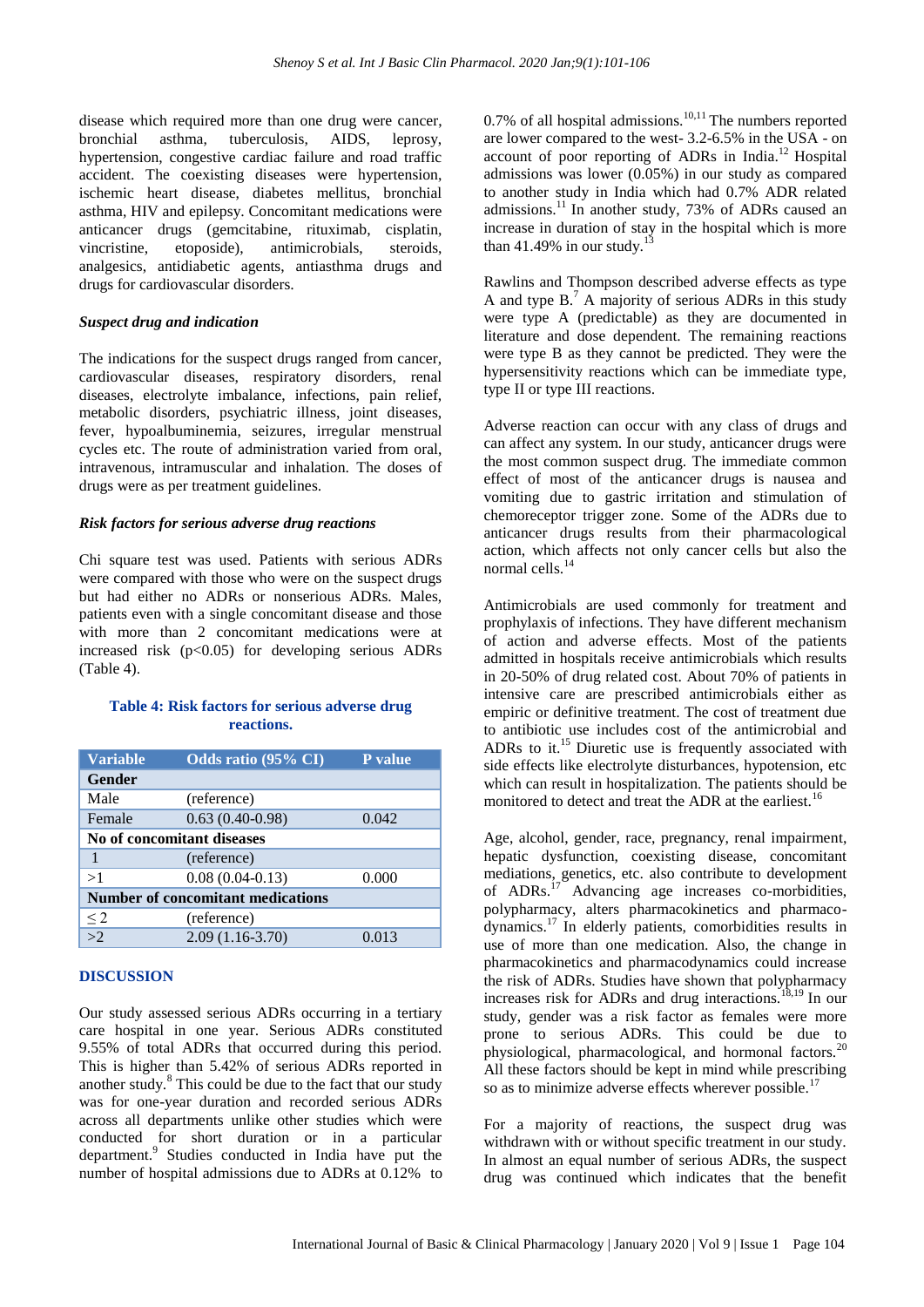associated with the use of such drugs outweighed the risk due to their adverse effects. A majority of patients recovered - this could be due to early identification of the adverse drug reaction and proper management of ADRs. Immediate measure is crucial for reactions like anaphylactic shock. If the medicine is critical to the patient, the benefit and risk from use of such drugs should be considered. The need for the drug, availability of alternatives, the treatment of ADR can guide the decision. A decrease in dose can also resolve the reaction. Otherwise, symptomatic treatment should be provided while the drug is continued.<sup>1</sup> If patient is on multiple drugs, the most likely suspect drug can be withdrawn first and patient observed for resolution of reaction.<sup>1</sup>

The management of serious ADRs has a financial implication for the patient and society. Thus, while determining success or failure of treatment, financial impact should be assessed.<sup>21</sup>

The limitation of the study was that it could not capture the actual figures of patients on suspect drugs in the hospital due to lack of electronic record.

To conclude, a drug produces both beneficial and harmful effects. Yet, they are prescribed as a benefit from their use is more than risk. Serious ADRs pose a problem to the quality of life of the patient. Early recognition and management of the reactions will add to the wellbeing of the patient and help to decrease cost of healthcare.

*Funding: No funding sources Conflict of interest: None declared Ethical approval: The study was approved by the Institutional Ethics Committee*

# **REFERENCES**

- 1. Edwards IR, Aronson JK. Adverse drug reactions: Definitions, diagnosis, and management. Lancet. 2000;356:1255-9.
- 2. Lazarou J, Pomeranz BH, Corey PN. Incidence of ADRs in Hospitalized Patients -a metaanalysis of prospective studies JAMA. 1998;279(15):1200-5.
- 3. Budnitz DS, Pollock DA, Weidenbach KN, Mendelsohn AB, Schroeder TJ, Annest JL. National surveillance of emergency department visits for outpatient adverse drug events. JAMA. 2006;296(15):1858-66.
- 4. Arulmani R, Rajendran SD, Suresh B. Adverse drug reaction monitoring in a secondary care hospital in South India. Br J Clin Pharmacol. 2008;65:210-6.
- 5. WHO Collaborating Centre for Drug Statistics Methodology and Norwegian Institute of Public Health. Guidelines for ATC classification and DDD assignment 2013. Available at: https://www. whocc.no/filearchive/publications/1\_2013guidelines. pdf. Accessed on 14 September 2014.
- 6. The use of the WHO-UMC system for standardised case causality assessment. Available at: http://www.WHOUMC.org/graphics/4409.pdf. Accessed on 10 August 2014.
- 7. Rawlins MD. Thompson JW. Pathogenesis of adverse drug reactions. In: Davies DM, editor. Textbook of adverse drug reactions. Oxford: Oxford University Press; 1977: 10.
- 8. Vora MB, Trivedi HR, Shah BK, Tripathi CB. Adverse drug reactions in inpatients of internal medicine wards at a tertiary care hospital: A prospective cohort study. J Pharmacol Pharmacother. 2011;2(1):21-5.
- 9. Sharma H, Aqil M, Imam F, Alam MS, Kapur P, Pillai KK. A pharmacovigilance study in the department of medicine of a university teaching hospital. Pharm Pract (Granada). 2007;5(1):46-9.
- 10. Jamunarani R, Priya M. Analysis of adverse drug reaction related hospital admissions and common challenges encountered in ADR reporting in a tertiary care teaching hospital. Asian J Pharm Clin Res. 2014;7:141-3.
- 11. Ramesh M, Pandit J, Parthasarathi G. Adverse drug reactions in a south Indian hospital--their severity and cost involved. Pharmacoepidemiol Drug Saf. 2003;12(8):687-92.
- 12. Camargo AL, Cardoso Ferreira MB, Heineck I. Adverse drug reactions: a cohort study in internal medicine units at a university hospital. Eur J Clin Pharmacol. 2006;62:143-9.
- 13. Raut AL, Patel P, Patel C, Pawa A. Preventability, Predictability and Seriousness of Adverse Drug Reactions Amongst Medicine Inpatients in a Teaching Hospital: A Prospective Observational Study. Int J Pharm Chem Sc. 2012;1(3):1293-9.
- 14. Prasad A, Datta PP, Bhattacharya J, Pattanayak C, Chauhan AS, et al. Pattern of Adverse Drug Reactions Due to Cancer Chemotherapy in a Tertiary Care Teaching Hospital in Eastern India. J Pharmacovigilance. 2013;1:107.
- 15. Shamna M, Dilip C, Ajmal M, Linu Mohan P, Shinu C, Jafer CP, et al. A prospective study on Adverse Drug Reactions of antibiotics in a tertiary care hospital. Saudi Pharm J. 2014;22:303-8.
- 16. Domenic AS. Diuretic-Related Side Effects: Development and Treatment. The J Clin Hypertension. 2004;6(9):532-40.
- 17. Muaed JA. Factors affecting the development of adverse drug reactions. Saudi Pharma J. 2014;22(2):83-94.
- 18. Gandhi TK, Weingart SN, Borus J, Seger AC, Peterson J, Burdick E, et al. Adverse drug events in ambulatory care. N Engl J Med. 2003;348:1556-64.
- 19. Zhang M, Holman CDJ, Price SD, Sanfilippo FM, Preen DB, Bulsara MK. Comorbidity and repeat admission to hospital for adverse drug reactions in older adults: retrospective cohort study. BMJ. 2008;337:2752.